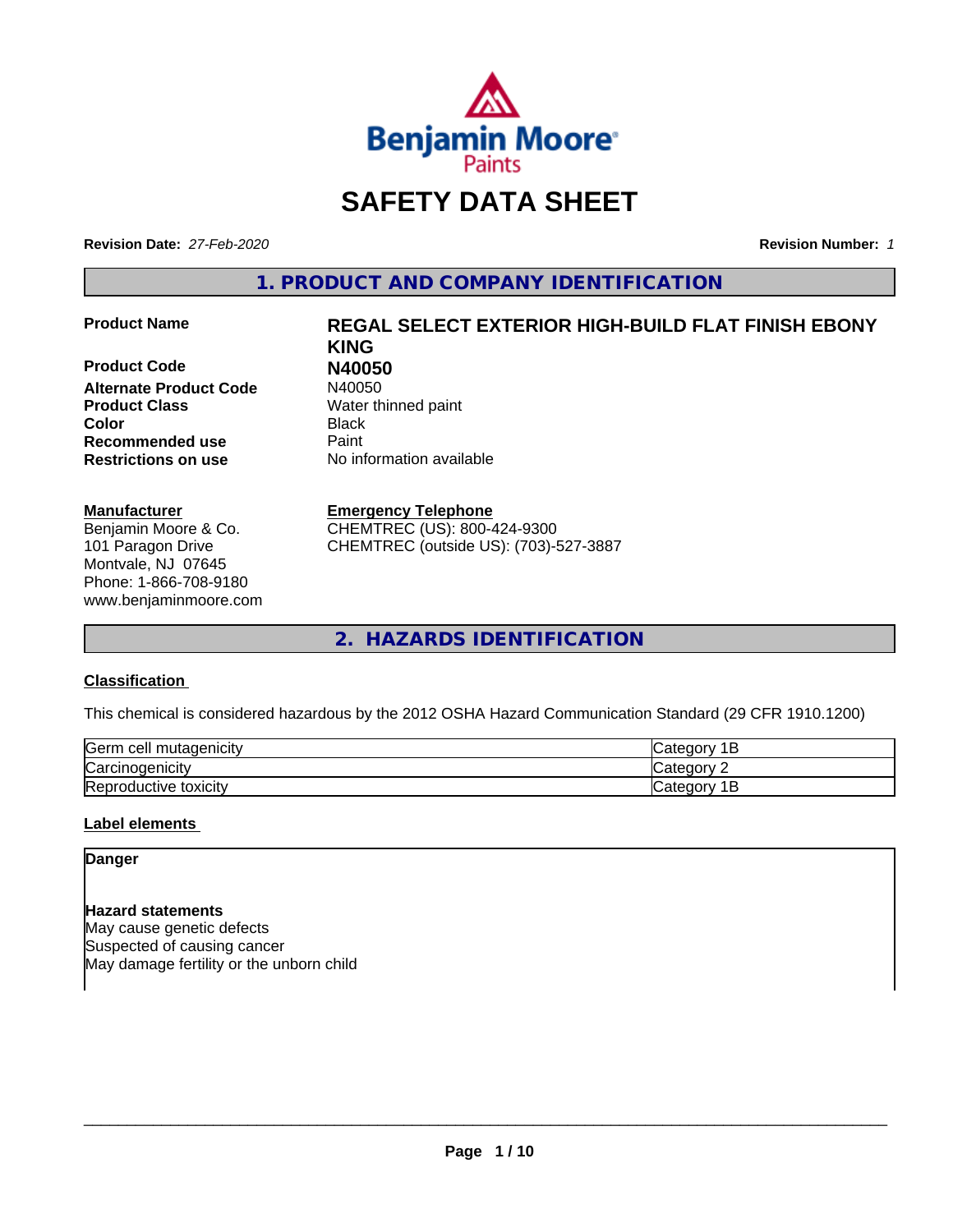

**Appearance** liquid **Odor in the original of the original of the original of the original of the original of the original of the original of the original of the original of the original of the original of the original of t** 

#### **Precautionary Statements - Prevention**

Obtain special instructions before use Do not handle until all safety precautions have been read and understood Use personal protective equipment as required

#### **Precautionary Statements - Response**

IF exposed or concerned: Get medical advice/attention

#### **Precautionary Statements - Storage**

Store locked up

#### **Precautionary Statements - Disposal**

Dispose of contents/container to an approved waste disposal plant

#### **Hazards not otherwise classified (HNOC)**

Not applicable

#### **Other information**

No information available

# **3. COMPOSITION INFORMATION ON COMPONENTS**

| <b>Chemical name</b>                         | CAS No.    | Weight-%    |
|----------------------------------------------|------------|-------------|
| Nepheline syenite                            | 37244-96-5 | $20 - 25$   |
| Diatomaceous earth                           | 61790-53-2 | l - 5       |
| Carbon black                                 | 1333-86-4  | $0.5 - 1$   |
| Titanium dioxide                             | 13463-67-7 | $0.1 - 0.5$ |
| Sodium C14-C16 olefin sulfonate              | 68439-57-6 | $0.1 - 0.5$ |
| Carbamic acid, 1H-benzimidazol-2-yl-, methyl | 10605-21-7 | $0.1 - 0.5$ |
| ester                                        |            |             |

# **4. FIRST AID MEASURES**

| <b>General Advice</b> | If symptoms persist, call a physician. Show this safety data sheet to the doctor in<br>attendance.       |
|-----------------------|----------------------------------------------------------------------------------------------------------|
| <b>Eye Contact</b>    | Rinse thoroughly with plenty of water for at least 15 minutes and consult a<br>physician.                |
| <b>Skin Contact</b>   | Wash off immediately with soap and plenty of water while removing all<br>contaminated clothes and shoes. |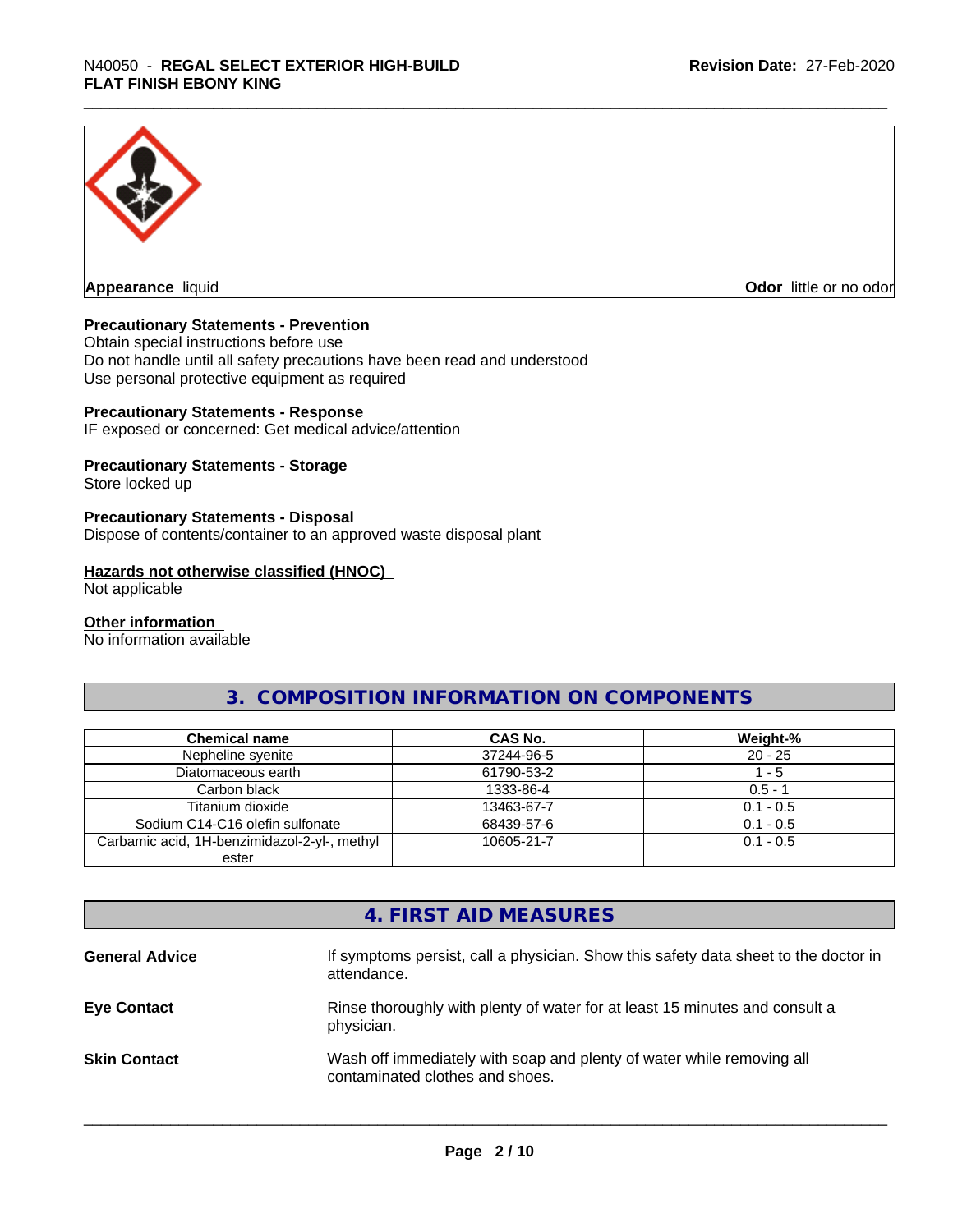| <b>Inhalation</b>                                       |                                                               | Move to fresh air. If symptoms persist, call a physician.                                         |                                                    |                                                                                                                                                                       |
|---------------------------------------------------------|---------------------------------------------------------------|---------------------------------------------------------------------------------------------------|----------------------------------------------------|-----------------------------------------------------------------------------------------------------------------------------------------------------------------------|
| Ingestion                                               |                                                               | Clean mouth with water and afterwards drink plenty of water. Consult a physician<br>if necessary. |                                                    |                                                                                                                                                                       |
| <b>Most Important</b><br><b>Symptoms/Effects</b>        |                                                               | None known.                                                                                       |                                                    |                                                                                                                                                                       |
| <b>Notes To Physician</b>                               |                                                               | Treat symptomatically.                                                                            |                                                    |                                                                                                                                                                       |
|                                                         |                                                               |                                                                                                   | 5. FIRE-FIGHTING MEASURES                          |                                                                                                                                                                       |
|                                                         | <b>Suitable Extinguishing Media</b>                           |                                                                                                   |                                                    | Use extinguishing measures that are appropriate to local<br>circumstances and the surrounding environment.                                                            |
|                                                         |                                                               |                                                                                                   | and full protective gear.                          | Protective equipment and precautions for firefighters As in any fire, wear self-contained breathing apparatus<br>pressure-demand, MSHA/NIOSH (approved or equivalent) |
| <b>Specific Hazards Arising From The Chemical</b>       |                                                               | Closed containers may rupture if exposed to fire or<br>extreme heat.                              |                                                    |                                                                                                                                                                       |
|                                                         | <b>Sensitivity to mechanical impact</b>                       |                                                                                                   | No.                                                |                                                                                                                                                                       |
|                                                         | Sensitivity to static discharge                               |                                                                                                   | No                                                 |                                                                                                                                                                       |
| <b>Flash Point Data</b><br><b>Method</b>                | Flash point (°F)<br>Flash Point (°C)                          |                                                                                                   | Not applicable<br>Not applicable<br>Not applicable |                                                                                                                                                                       |
|                                                         | <b>Flammability Limits In Air</b>                             |                                                                                                   |                                                    |                                                                                                                                                                       |
|                                                         | Lower flammability limit:<br><b>Upper flammability limit:</b> |                                                                                                   | Not applicable<br>Not applicable                   |                                                                                                                                                                       |
| <b>NFPA</b>                                             | Health: 2                                                     | Flammability: 0                                                                                   | Instability: 0                                     | <b>Special: Not Applicable</b>                                                                                                                                        |
| <b>NFPA Legend</b><br>0 - Not Hazardous<br>1 - Slightly |                                                               |                                                                                                   |                                                    |                                                                                                                                                                       |

- Slightly
- 2 Moderate
- 3 High
- 4 Severe

*The ratings assigned are only suggested ratings, the contractor/employer has ultimate responsibilities for NFPA ratings where this system is used.*

*Additional information regarding the NFPA rating system is available from the National Fire Protection Agency (NFPA) at www.nfpa.org.*

# **6. ACCIDENTAL RELEASE MEASURES**

**Personal Precautions** Avoid contact with skin, eyes and clothing. Ensure adequate ventilation.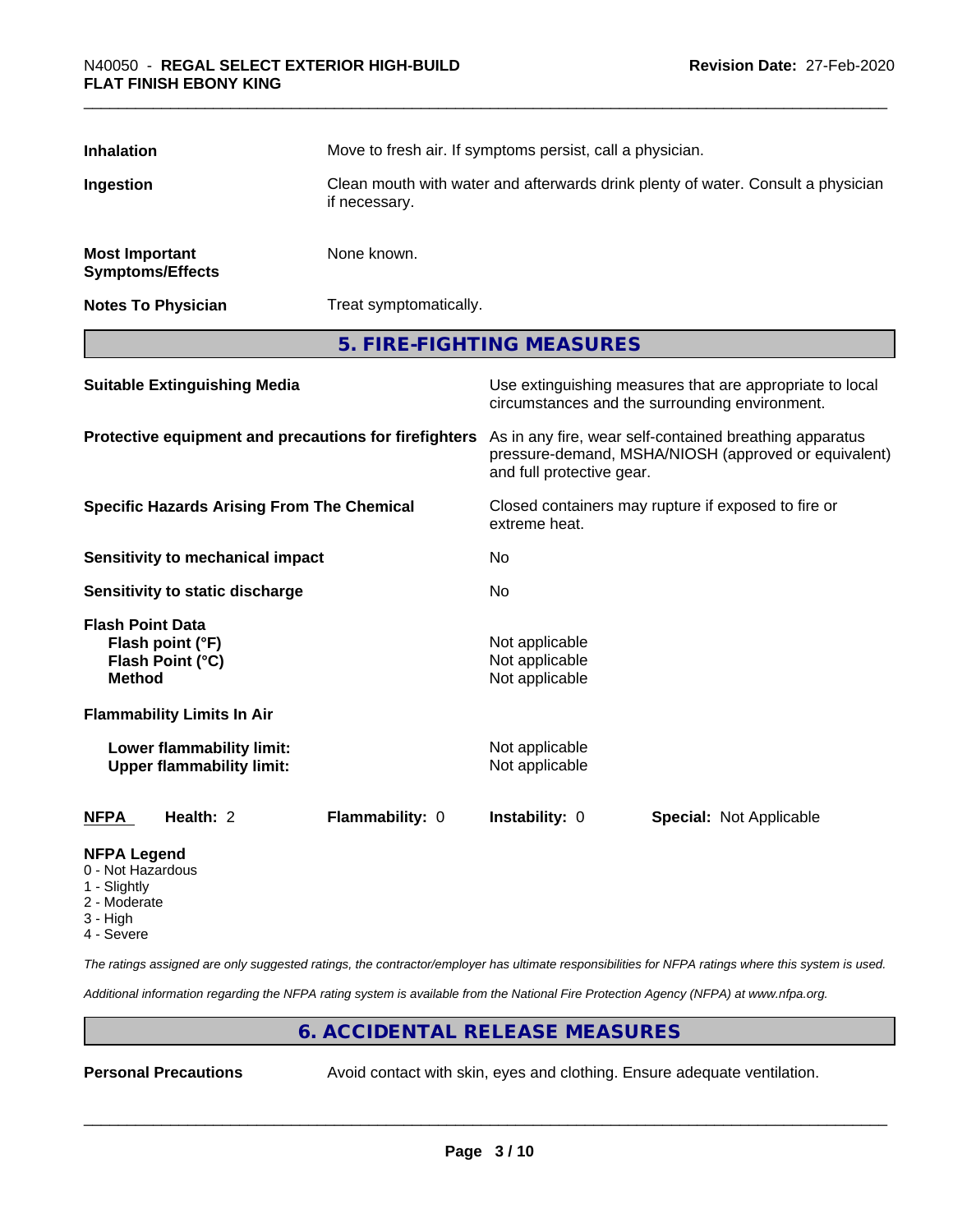| Prevent further leakage or spillage if safe to do so.                                                                                                                            |  |  |
|----------------------------------------------------------------------------------------------------------------------------------------------------------------------------------|--|--|
| See Section 12 for additional Ecological Information.                                                                                                                            |  |  |
| Soak up with inert absorbent material. Sweep up and shovel into suitable<br>containers for disposal.                                                                             |  |  |
| 7. HANDLING AND STORAGE                                                                                                                                                          |  |  |
| Avoid contact with skin, eyes and clothing. Avoid breathing vapors, spray mists or<br>sanding dust. In case of insufficient ventilation, wear suitable respiratory<br>equipment. |  |  |
| Keep container tightly closed. Keep out of the reach of children.                                                                                                                |  |  |
| No information available                                                                                                                                                         |  |  |
|                                                                                                                                                                                  |  |  |

# **8. EXPOSURE CONTROLS/PERSONAL PROTECTION**

#### **Exposure Limits**

| <b>Chemical name</b> | <b>ACGIH TLV</b>                              | <b>OSHA PEL</b>             |
|----------------------|-----------------------------------------------|-----------------------------|
| Diatomaceous earth   | N/E                                           |                             |
|                      |                                               | 20 mppcf - TWA              |
| Carbon black         | TWA: $3 \text{ mg/m}^3$ inhalable particulate | 3.5 mg/m <sup>3</sup> - TWA |
|                      | matter                                        |                             |
| Titanium dioxide     | TWA: $10 \text{ mg/m}^3$                      | 15 mg/m $3$ - TWA           |

# **Legend**

ACGIH - American Conference of Governmental Industrial Hygienists Exposure Limits OSHA - Occupational Safety & Health Administration Exposure Limits N/E - Not Established

**Engineering Measures** Ensure adequate ventilation, especially in confined areas.

#### **Personal Protective Equipment**

| <b>Eye/Face Protection</b>    | Safety glasses with side-shields.                                                                                                                                                                                                                                                                                                                                   |
|-------------------------------|---------------------------------------------------------------------------------------------------------------------------------------------------------------------------------------------------------------------------------------------------------------------------------------------------------------------------------------------------------------------|
| <b>Skin Protection</b>        | Protective gloves and impervious clothing.                                                                                                                                                                                                                                                                                                                          |
| <b>Respiratory Protection</b> | Use only with adequate ventilation. In operations where exposure limits are<br>exceeded, use a NIOSH approved respirator that has been selected by a<br>technically qualified person for the specific work conditions. When spraying the<br>product or applying in confined areas, wear a NIOSH approved respirator<br>specified for paint spray or organic vapors. |
| <b>Hygiene Measures</b>       | Avoid contact with skin, eyes and clothing. Remove and wash contaminated                                                                                                                                                                                                                                                                                            |

clothing before re-use. Wash thoroughly after handling.

# **9. PHYSICAL AND CHEMICAL PROPERTIES**

**Appearance** liquid **and a limitation of the contract of the liquid determined a liquid determined by a little contract of the contract of the contract of the contract of the contract of the contract of the contract of the** 

little or no odor **Odor Threshold** No information available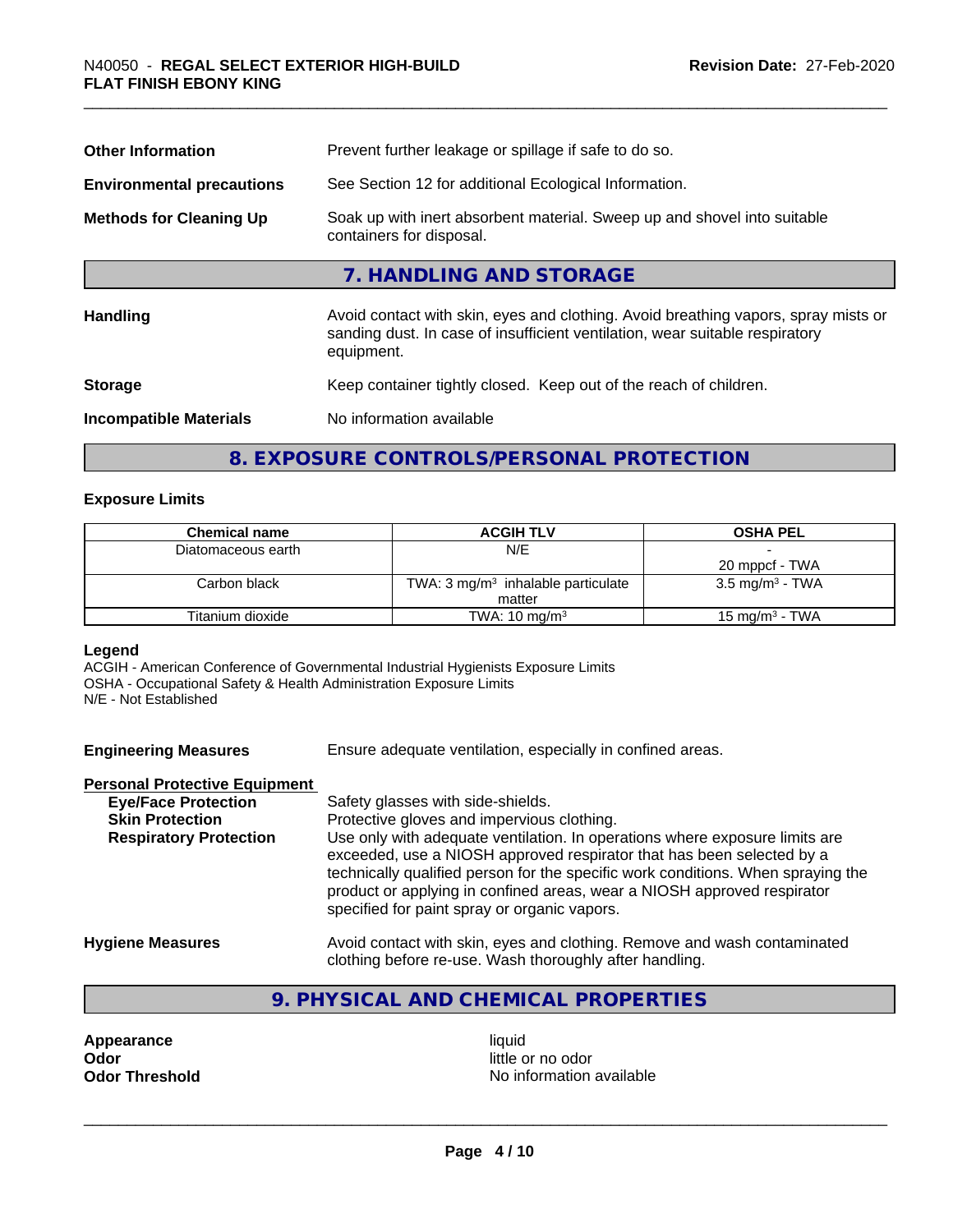**Density (lbs/gal)** 10.2 - 10.6<br> **Specific Gravity** 1.22 - 1.27 **Specific Gravity pH** No information available **Viscosity (cps)** No information available **Solubility(ies)** No information available **Water solubility** No information available **Evaporation Rate** Note 2008 and 2009 No information available **Vapor pressure** No information available in the North American Monte available in the North American available **Vapor density** No information available values and values of  $\alpha$  No information available **Wt. % Solids** 45 - 55 **Vol. % Solids** 35 - 45 **Wt. % Volatiles** 45 - 55 **Vol. % Volatiles** 55 - 65 **VOC Regulatory Limit (g/L)** < 50 **Boiling Point (°F)** 212 **Boiling Point**  $(^{\circ}C)$  100 **Freezing point (°F)** 32 **Freezing Point (°C)** 0 **Flash point (°F)**<br> **Flash Point (°C)**<br> **Flash Point (°C)**<br> **C Flash Point (°C) Method** Not applicable **Flammability (solid, gas)** Not applicable **Upper flammability limit:**<br> **Lower flammability limit:**<br>
Not applicable<br>
Not applicable **Lower flammability limit:**<br> **Autoignition Temperature (°F)** Not applicable havailable available **Autoignition Temperature (°F)**<br> **Autoignition Temperature (°C)** No information available **Autoignition Temperature (°C) Decomposition Temperature (°F)** No information available **Decomposition Temperature (°C)**<br> **Partition coefficient**<br> **Partition coefficient**<br> **No** information available

**No information available** 

# **10. STABILITY AND REACTIVITY**

| <b>Reactivity</b>                         | Not Applicable                           |
|-------------------------------------------|------------------------------------------|
| <b>Chemical Stability</b>                 | Stable under normal conditions.          |
| <b>Conditions to avoid</b>                | Prevent from freezing.                   |
| <b>Incompatible Materials</b>             | No materials to be especially mentioned. |
| <b>Hazardous Decomposition Products</b>   | None under normal use.                   |
| <b>Possibility of hazardous reactions</b> | None under normal conditions of use.     |

# **11. TOXICOLOGICAL INFORMATION**

# **Product Information**

#### **Information on likely routes of exposure**

**Principal Routes of Exposure** Eye contact, skin contact and inhalation.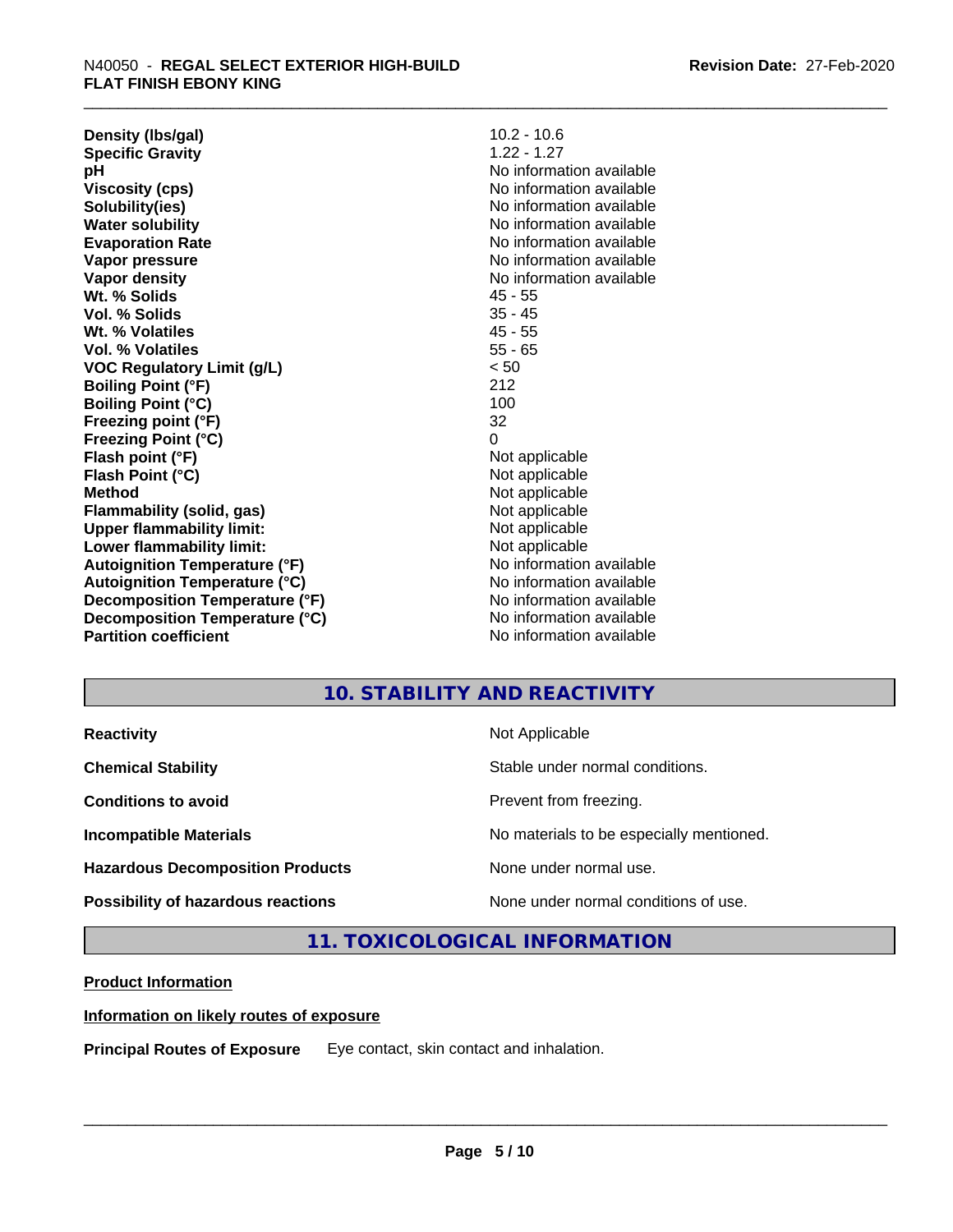| <b>Acute Toxicity</b>           |                                                                                            |
|---------------------------------|--------------------------------------------------------------------------------------------|
| <b>Product Information</b>      | No information available                                                                   |
|                                 | Symptoms related to the physical, chemical and toxicological characteristics               |
| <b>Symptoms</b>                 | No information available                                                                   |
|                                 | Delayed and immediate effects as well as chronic effects from short and long-term exposure |
| Eye contact                     | May cause slight irritation.                                                               |
| <b>Skin contact</b>             | Substance may cause slight skin irritation. Prolonged or repeated contact may dry          |
|                                 | skin and cause irritation.                                                                 |
| <b>Inhalation</b>               | May cause irritation of respiratory tract.                                                 |
| Ingestion                       | Ingestion may cause gastrointestinal irritation, nausea, vomiting and diarrhea.            |
| <b>Sensitization</b>            | No information available                                                                   |
| <b>Neurological Effects</b>     | No information available.                                                                  |
| <b>Mutagenic Effects</b>        | Suspected of causing genetic defects.                                                      |
| <b>Reproductive Effects</b>     | May damage fertility or the unborn child.                                                  |
| <b>Developmental Effects</b>    | No information available.                                                                  |
| <b>Target organ effects</b>     | No information available.                                                                  |
| <b>STOT - single exposure</b>   | No information available.                                                                  |
| <b>STOT - repeated exposure</b> | No information available.                                                                  |
| Other adverse effects           | No information available.                                                                  |
| <b>Aspiration Hazard</b>        | No information available                                                                   |

#### **Numerical measures of toxicity**

**The following values are calculated based on chapter 3.1 of the GHS document**

## **Component Information**

| Chemical name                       | Oral LD50             | Dermal LD50                         | Inhalation LC50 |
|-------------------------------------|-----------------------|-------------------------------------|-----------------|
| Carbon black                        | $> 15400$ mg/kg (Rat) | > 3 g/kg (Rabbit)                   |                 |
| 1333-86-4                           |                       |                                     |                 |
| Titanium dioxide                    | $> 10000$ mg/kg (Rat) |                                     |                 |
| 13463-67-7                          |                       |                                     |                 |
| Sodium C14-C16 olefin sulfonate     | $= 2220$ mg/kg (Rat)  | $> 740$ mg/kg (Rabbit)              |                 |
| 68439-57-6                          |                       |                                     |                 |
| Carbamic acid,                      | $>$ 5050 mg/kg (Rat)  | $> 10000$ mg/kg (Rabbit) = 2 g/kg ( |                 |
| 1H-benzimidazol-2-yl-, methyl ester | $= 6400$ mg/kg (Rat)  | $Rat$ = 8500 mg/kg (Rabbit)         |                 |
| 10605-21-7                          |                       |                                     |                 |

# **Chronic Toxicity**

# **Carcinogenicity**

*The information below indicateswhether each agency has listed any ingredient as a carcinogen:.*

| <b>Chemical name</b> | <b>IARC</b>         | <b>NTP</b> | <b>OSHA</b> |
|----------------------|---------------------|------------|-------------|
|                      | 2B - Possible Human |            | Listed      |
| Carbon black         | Carcinoɑen          |            |             |
|                      | 2B - Possible Human |            | Listed      |
| Titanium dioxide     | Carcinogen          |            |             |

• Although IARC has classified titanium dioxide as possibly carcinogenic to humans (2B), their summary concludes:<br> **Page 6/10**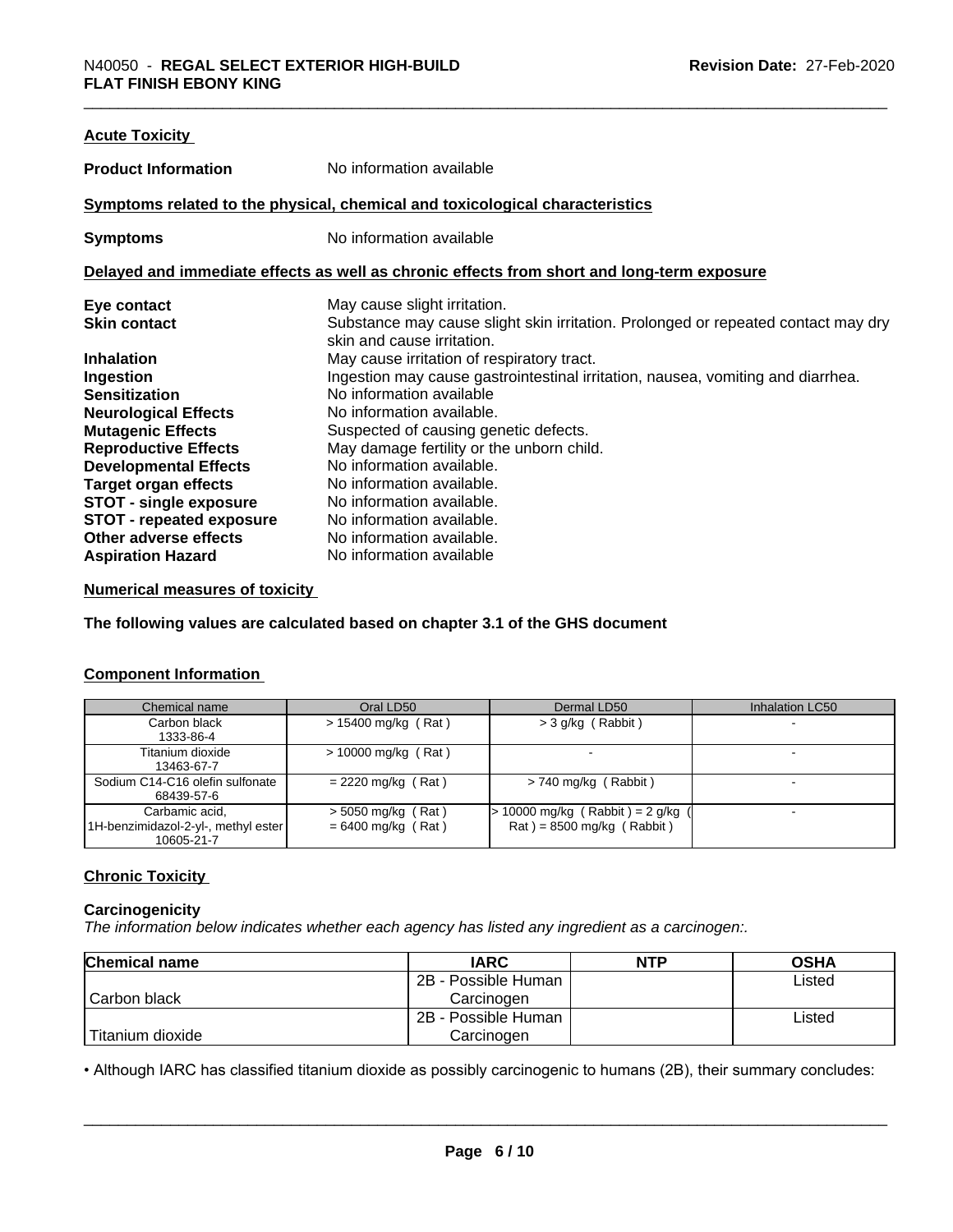"No significant exposure to titanium dioxide is thought to occur during the use of products in which titanium dioxide is bound to other materials, such as paint."

#### **Legend**

IARC - International Agency for Research on Cancer NTP - National Toxicity Program OSHA - Occupational Safety & Health Administration

**12. ECOLOGICAL INFORMATION**

# **Ecotoxicity Effects**

The environmental impact of this product has not been fully investigated.

# **Product Information**

#### **Acute Toxicity to Fish**

No information available

#### **Acute Toxicity to Aquatic Invertebrates**

No information available

#### **Acute Toxicity to Aquatic Plants**

No information available

# **Persistence / Degradability**

No information available.

# **Bioaccumulation**

No information available.

#### **Mobility in Environmental Media**

No information available.

#### **Ozone**

No information available

#### **Component Information**

#### **Acute Toxicity to Fish**

Titanium dioxide  $LC50:$  > 1000 mg/L (Fathead Minnow - 96 hr.) Carbamic acid, 1H-benzimidazol-2-yl-, methyl ester LC50: 1.5 mg/L (Rainbow Trout - 96 hr.)

#### **Acute Toxicity to Aquatic Invertebrates**

Carbamic acid, 1H-benzimidazol-2-yl-, methyl ester LC50: 0.22 mg/L (water flea - 48 hr.)

#### **Acute Toxicity to Aquatic Plants**

No information available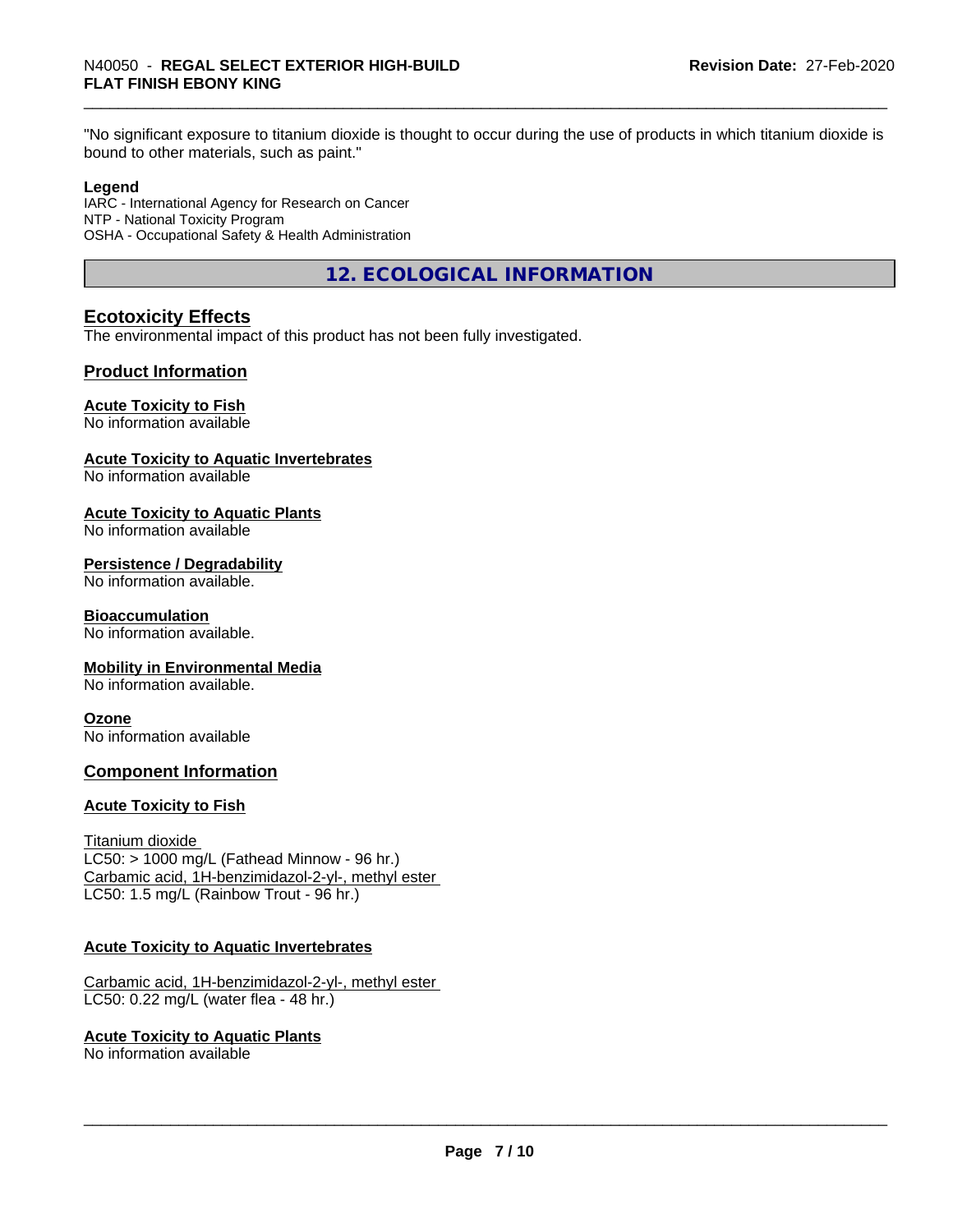|                              | 13. DISPOSAL CONSIDERATIONS                                                                                                                                                                                               |
|------------------------------|---------------------------------------------------------------------------------------------------------------------------------------------------------------------------------------------------------------------------|
| <b>Waste Disposal Method</b> | Dispose of in accordance with federal, state, and local regulations. Local<br>requirements may vary, consult your sanitation department or state-designated<br>environmental protection agency for more disposal options. |
|                              | <b>14. TRANSPORT INFORMATION</b>                                                                                                                                                                                          |
| <b>DOT</b>                   | Not regulated                                                                                                                                                                                                             |
| <b>ICAO/IATA</b>             | Not regulated                                                                                                                                                                                                             |
| <b>IMDG/IMO</b>              | Not regulated                                                                                                                                                                                                             |
|                              | <b>15. REGULATORY INFORMATION</b>                                                                                                                                                                                         |

# **International Inventories**

| <b>TSCA: United States</b> | Yes - All components are listed or exempt. |
|----------------------------|--------------------------------------------|
| <b>DSL: Canada</b>         | Yes - All components are listed or exempt. |

# **Federal Regulations**

#### **SARA 311/312 hazardous categorization**

| Acute health hazard               | Nο  |
|-----------------------------------|-----|
| Chronic Health Hazard             | Yes |
| Fire hazard                       | Nο  |
| Sudden release of pressure hazard | N٥  |
| Reactive Hazard                   | N٥  |

#### **SARA 313**

Section 313 of Title III of the Superfund Amendments and Reauthorization Act of 1986 (SARA). This product contains a chemical or chemicals which are subject to the reporting requirements of the Act and Title 40 of the Code of Federal Regulations, Part 372:

*None*

**Clean Air Act,Section 112 Hazardous Air Pollutants (HAPs) (see 40 CFR 61)**

This product contains the following HAPs:

*None*

# **US State Regulations**

#### **California Proposition 65**

**A** WARNING: Cancer and Reproductive Harm– www.P65warnings.ca.gov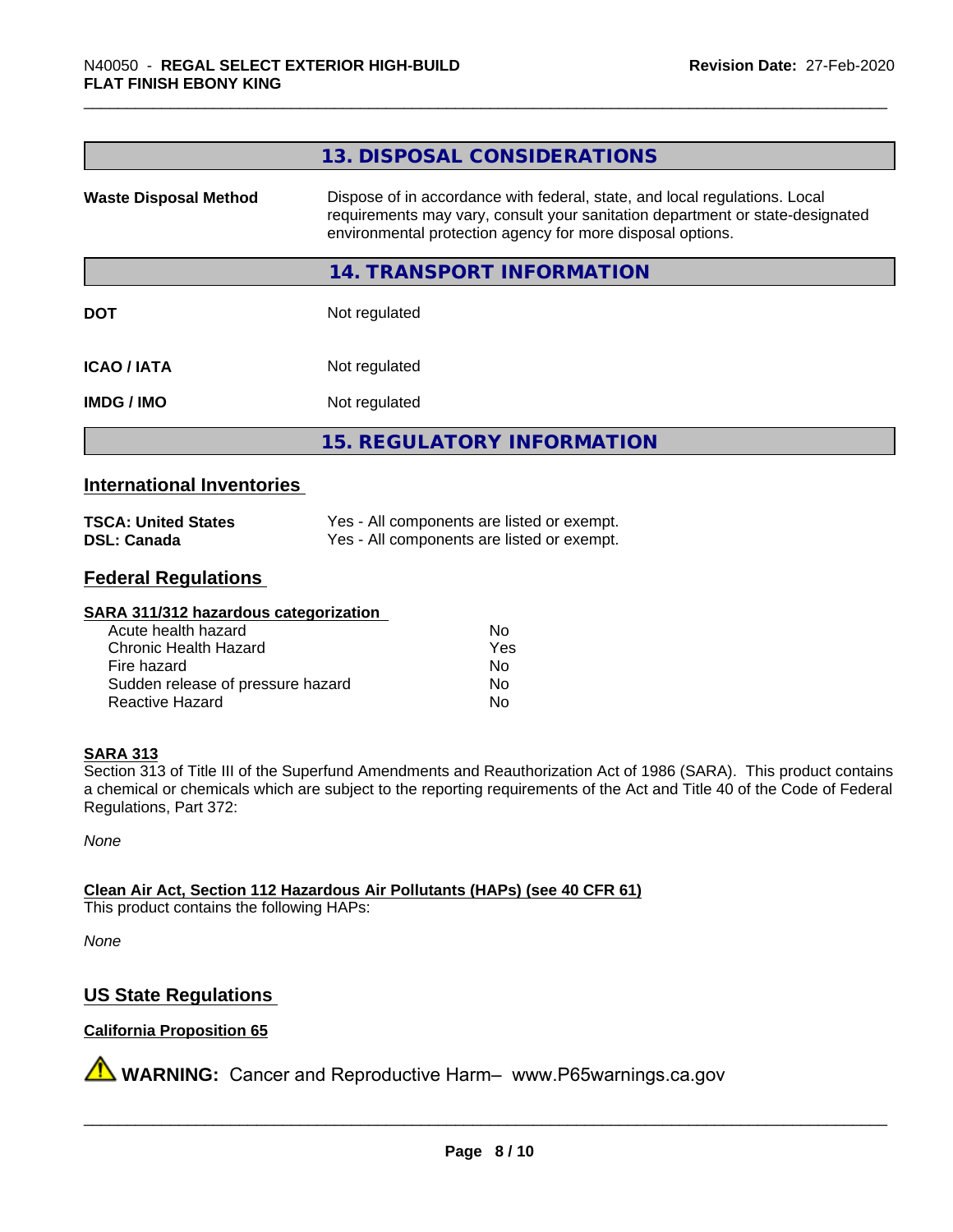#### **State Right-to-Know**

| <b>Chemical name</b>                  | <b>Massachusetts</b> | <b>New Jersey</b> | Pennsylvania |
|---------------------------------------|----------------------|-------------------|--------------|
| Diatomaceous earth                    |                      |                   |              |
| Carbon black                          |                      |                   |              |
| Titanium dioxide                      |                      |                   |              |
| Carbamic acid, 1H-benzimidazol-2-yl-, |                      |                   |              |
| methyl ester                          |                      |                   |              |

#### **Legend**

X - Listed

# **16. OTHER INFORMATION**

**HMIS** - **Health:** 2\* **Flammability:** 0 **Reactivity:** 0 **PPE:** -

#### **HMIS Legend**

- 0 Minimal Hazard
- 1 Slight Hazard
- 2 Moderate Hazard
- 3 Serious Hazard
- 4 Severe Hazard
- Chronic Hazard
- X Consult your supervisor or S.O.P. for "Special" handling instructions.

*Note: The PPE rating has intentionally been left blank. Choose appropriate PPE that will protect employees from the hazards the material will present under the actual normal conditions of use.*

*Caution: HMISÒ ratings are based on a 0-4 rating scale, with 0 representing minimal hazards or risks, and 4 representing significant hazards or risks. Although HMISÒ ratings are not required on MSDSs under 29 CFR 1910.1200, the preparer, has chosen to provide them. HMISÒ ratings are to be used only in conjunction with a fully implemented HMISÒ program by workers who have received appropriate HMISÒ training. HMISÒ is a registered trade and service mark of the NPCA. HMISÒ materials may be purchased exclusively from J. J. Keller (800) 327-6868.*

 **WARNING!** If you scrape, sand, or remove old paint, you may release lead dust. LEAD IS TOXIC. EXPOSURE TO LEAD DUST CAN CAUSE SERIOUS ILLNESS, SUCH AS BRAIN DAMAGE, ESPECIALLY IN CHILDREN. PREGNANT WOMEN SHOULD ALSO AVOID EXPOSURE. Wear a NIOSH approved respirator to control lead exposure. Clean up carefully with a HEPA vacuum and a wet mop. Before you start, find out how to protect yourself and your family by contacting the National Lead Information Hotline at 1-800-424-LEAD or log on to www.epa.gov/lead.

| <b>Prepared By</b>      | <b>Product Stewardship Department</b><br>Benjamin Moore & Co.<br>101 Paragon Drive<br>Montvale, NJ 07645<br>800-225-5554 |
|-------------------------|--------------------------------------------------------------------------------------------------------------------------|
| <b>Revision Date:</b>   | 27-Feb-2020                                                                                                              |
| <b>Revision Summary</b> | Not available                                                                                                            |

#### Disclaimer

The information contained herein is presented in good faith and believed to be accurate as of the effective date shown